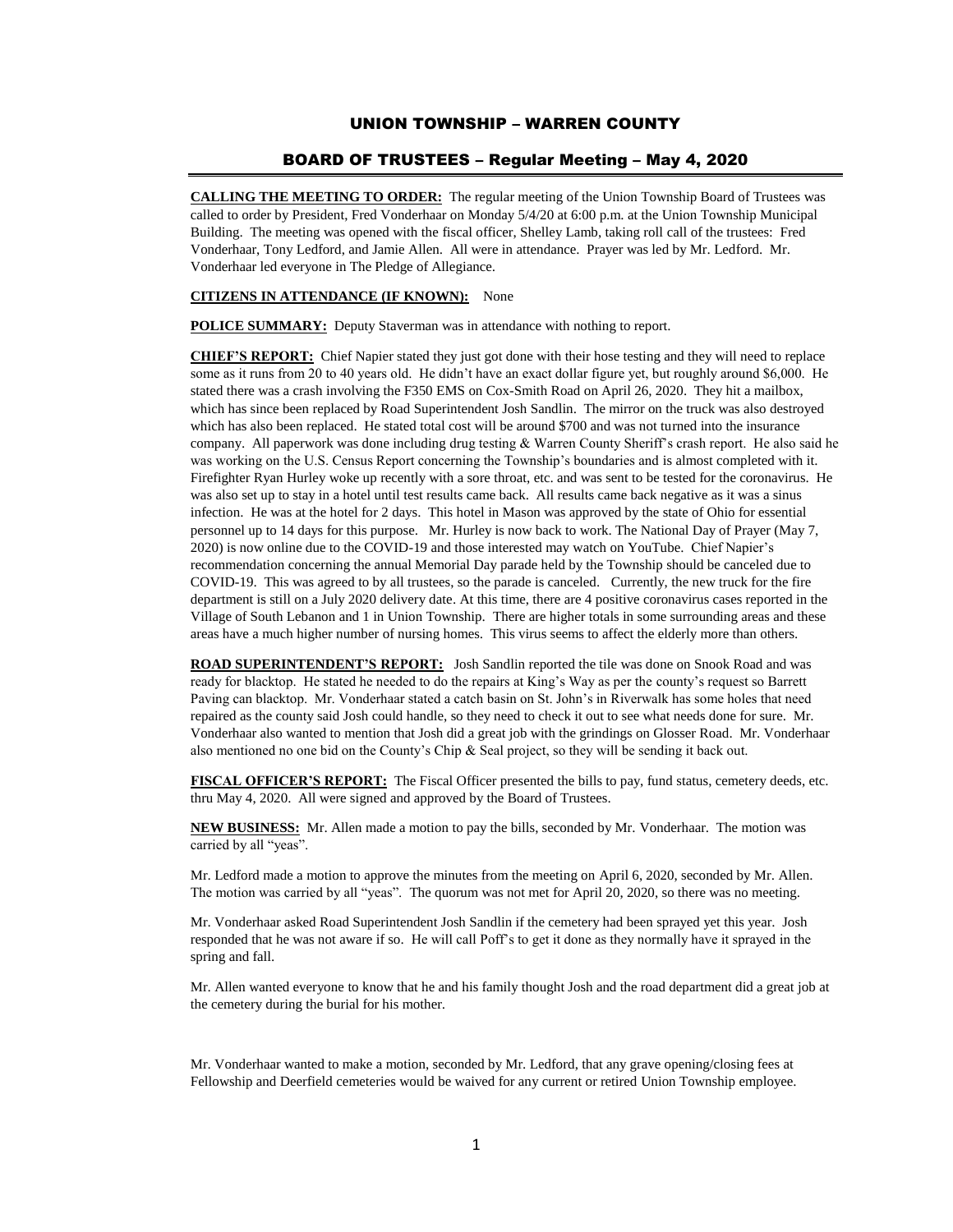Mr. Sandlin mentioned there was a cremation paid for by the Village of South Lebanon for an indigent person. He wanted to know if the Township was waiving the burial fees for a woman that was donating the plot. Mr. Vonderhaar stated the Village of South Lebanon needs to address the situation with the plot owner, as she is not living in this area.

Mr. Ledford brought up that the Township should have some cremation burial plots set aside for indigents in the future. It was stated that there are some plots available that could be used for this purpose. Attorney Bruce McGary should be included in further discussions to come to a conclusion on what needs to be done.

Mr. Vonderhaar said he sent the letter to Neil Tunison, Warren County Engineer, concerning the road damage on Cox-Smith Road from a previous waterline that was installed by the City of Cincinnati with approval through the Engineer's Office. He is requesting that needed road repairs be taken care of before warranties expire. He has not yet heard back, but will try to contact him again if he gets no response.

Mr. Vonderhaar presented estimates (3 different solutions) concerning the Phillips Road tile replacement. This is in conjunction with Salem Township (Trustee Ralph Blanton) and the cost would be split. Mr. Vonderhaar says we should wait on Salem Township to hold their next meeting to see what is discussed about the situation, but requested Mr. Ledford & Mr. Allen to check it out and see what they think.

Mr. Vonderhaar presented other areas' cemetery fees as compared to Union Township's. He brought up the need to raise the prices. Below are the agreed upon new fees that will take effect on July 1, 2020. The fee for a cemetery deed will remain \$35.

## **GRAVE**

**RESIDENT - \$750 NON-RESIDENT - \$1,500**

## **OPENING/CLOSING**

**MON-FRI BEFORE 3PM - \$900 MON – FRI AFTER 3PM - \$1,200 SAT/HOLIDAYS - \$1,200**

## **INFANT OPENING/CLOSING**

**MON-FRI BEFORE 3PM - \$250 MON – FRI AFTER 3PM - \$450 SAT/HOLIDAYS - \$450**

# **CREMATION**

## **MON-FRI BEFORE 3PM - \$250 MON – FRI AFTER 3PM - \$450 SAT/HOLIDAYS - \$450**

#### **DISINTERMENT**

**\$1,500**

## **FOOTERS**

#### **\$.65 PER SQUARE INCH**